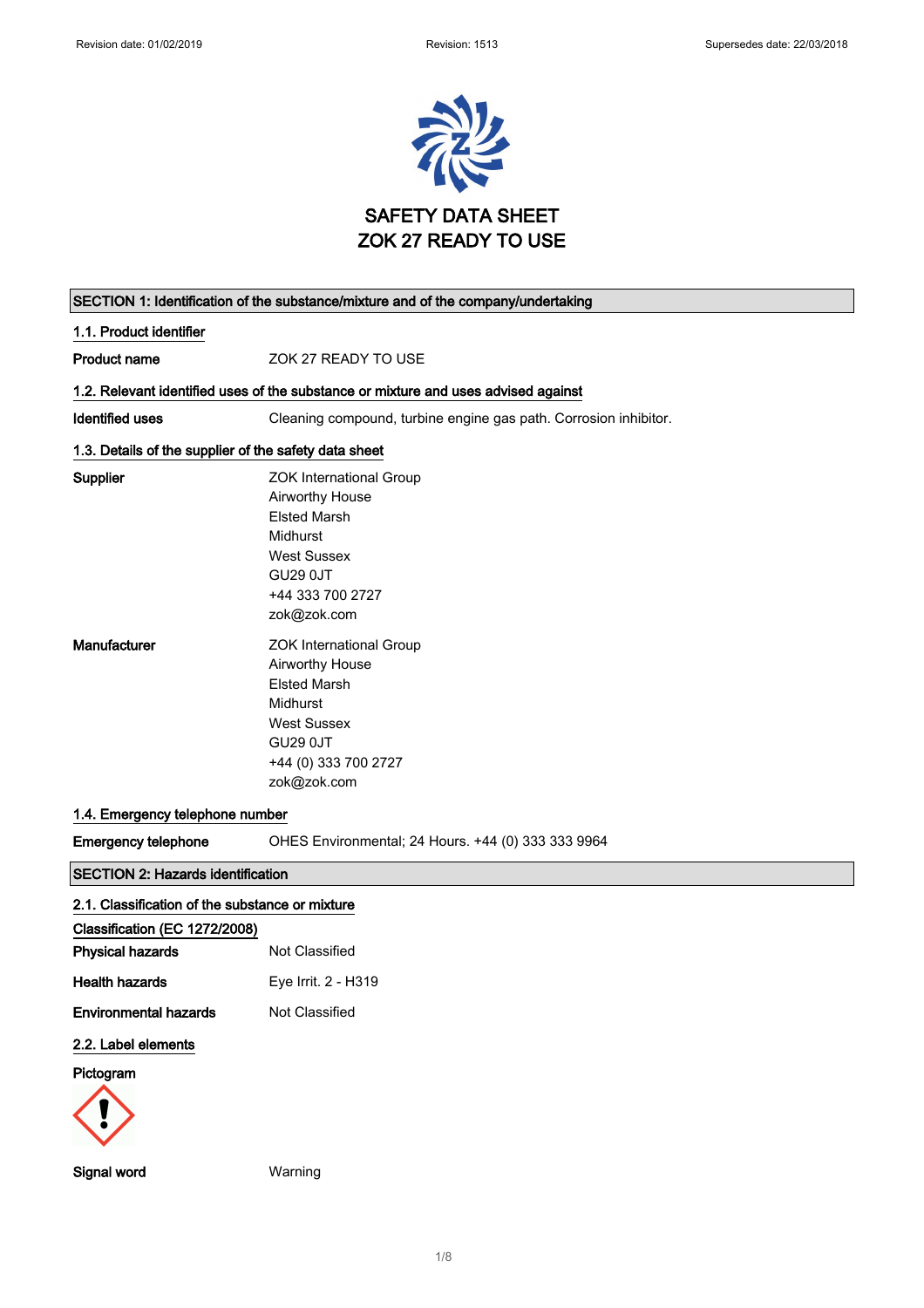| <b>Hazard statements</b>        | H319 Causes serious eye irritation.<br>EUH208 Contains Ethanol, 2, 2'-[[(methyl-1H-benzotriazol-1-yl)methyl]imino]bis-(9Cl). May<br>produce an allergic reaction.                                                                                                                                                                                                         |
|---------------------------------|---------------------------------------------------------------------------------------------------------------------------------------------------------------------------------------------------------------------------------------------------------------------------------------------------------------------------------------------------------------------------|
| <b>Precautionary statements</b> | P264 Wash contaminated skin thoroughly after handling.<br>P280 Wear protective gloves/ protective clothing/ eye protection/ face protection.<br>P305+P351+P338 IF IN EYES: Rinse cautiously with water for several minutes. Remove<br>contact lenses, if present and easy to do. Continue rinsing.<br>P337+P313 If eye irritation persists: Get medical advice/attention. |
| Detergent labelling             | $\leq$ 5% anionic surfactants, $\leq$ 5% non-ionic surfactants                                                                                                                                                                                                                                                                                                            |

### 2.3. Other hazards

This product does not contain any substances classified as PBT or vPvB.

| <b>SECTION 3: Composition/information on ingredients</b> |          |
|----------------------------------------------------------|----------|
| 3.2. Mixtures                                            |          |
| Isotridecylalcohol, ethoxylated                          | $1 - 5%$ |
| ∣ CAS number: 69011-36-5                                 |          |

Classification

Acute Tox. 4 - H302 Eye Irrit. 2 - H319

The full text for all hazard statements is displayed in Section 16.

# SECTION 4: First aid measures 4.1. Description of first aid measures Inhalation Move affected person to fresh air at once. Rinse nose and mouth with water. Get medical attention if any discomfort continues. Ingestion **Do not induce vomiting. Rinse mouth thoroughly with water. Get medical attention if any** discomfort continues. Skin contact **Remove affected person from source of contamination**. Take off immediately all contaminated clothing and wash it before reuse. Wash skin thoroughly with soap and water. Get medical attention if irritation persists after washing. Eye contact Remove affected person from source of contamination. Rinse immediately with plenty of water. Remove any contact lenses and open eyelids wide apart. Continue to rinse for at least 15 minutes. Get medical attention if irritation persists after washing. Show this Safety Data Sheet to the medical personnel. 4.2. Most important symptoms and effects, both acute and delayed Inhalation Vapours may irritate throat/respiratory system. Symptoms following overexposure to vapour may include the following: Coughing, chest tightness, feeling of chest pressure. Ingestion May cause stomach pain or vomiting. Skin contact **Prolonged contact may cause redness, irritation and dry skin.** Eye contact **Interact Irritating to eyes. Symptoms following overexposure may include the following: Redness.** Pain. 4.3. Indication of any immediate medical attention and special treatment needed

Specific treatments Treat symptomatically.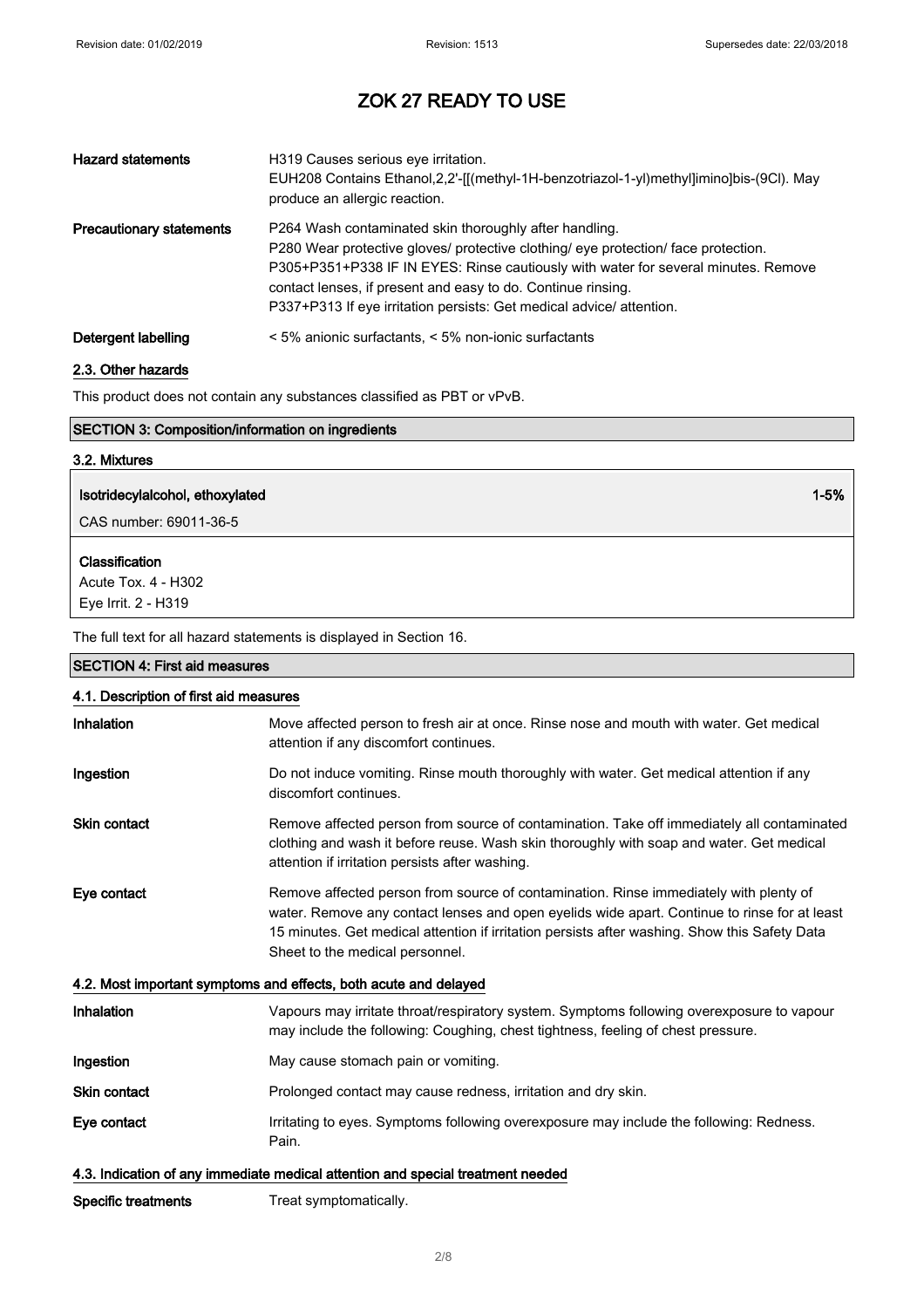Occupational exposure limits

# ZOK 27 READY TO USE

| <b>SECTION 5: Firefighting measures</b>                    |                                                                                                                                                                                                                                                                                                                                                                                                                                                                                                                                                                                                     |
|------------------------------------------------------------|-----------------------------------------------------------------------------------------------------------------------------------------------------------------------------------------------------------------------------------------------------------------------------------------------------------------------------------------------------------------------------------------------------------------------------------------------------------------------------------------------------------------------------------------------------------------------------------------------------|
| 5.1. Extinguishing media                                   |                                                                                                                                                                                                                                                                                                                                                                                                                                                                                                                                                                                                     |
| Suitable extinguishing media                               | The product is not flammable. Use fire-extinguishing media suitable for the surrounding fire.<br>Extinguish with alcohol-resistant foam, carbon dioxide, dry powder or water fog.                                                                                                                                                                                                                                                                                                                                                                                                                   |
| 5.2. Special hazards arising from the substance or mixture |                                                                                                                                                                                                                                                                                                                                                                                                                                                                                                                                                                                                     |
| Specific hazards                                           | None known.                                                                                                                                                                                                                                                                                                                                                                                                                                                                                                                                                                                         |
| <b>Hazardous combustion</b><br>products                    | Carbon monoxide (CO). Carbon dioxide (CO2).                                                                                                                                                                                                                                                                                                                                                                                                                                                                                                                                                         |
| 5.3. Advice for firefighters                               |                                                                                                                                                                                                                                                                                                                                                                                                                                                                                                                                                                                                     |
| Protective actions during<br>firefighting                  | No specific firefighting precautions known.                                                                                                                                                                                                                                                                                                                                                                                                                                                                                                                                                         |
| Special protective equipment<br>for firefighters           | Use air-supplied respirator, gloves and protective goggles.                                                                                                                                                                                                                                                                                                                                                                                                                                                                                                                                         |
| <b>SECTION 6: Accidental release measures</b>              |                                                                                                                                                                                                                                                                                                                                                                                                                                                                                                                                                                                                     |
|                                                            | 6.1. Personal precautions, protective equipment and emergency procedures                                                                                                                                                                                                                                                                                                                                                                                                                                                                                                                            |
| <b>Personal precautions</b>                                | Wear protective clothing as described in Section 8 of this safety data sheet.                                                                                                                                                                                                                                                                                                                                                                                                                                                                                                                       |
| 6.2. Environmental precautions                             |                                                                                                                                                                                                                                                                                                                                                                                                                                                                                                                                                                                                     |
| <b>Environmental precautions</b>                           | Avoid discharge to the aquatic environment. Contain spillage with sand, earth or other suitable<br>non-combustible material.                                                                                                                                                                                                                                                                                                                                                                                                                                                                        |
| 6.3. Methods and material for containment and cleaning up  |                                                                                                                                                                                                                                                                                                                                                                                                                                                                                                                                                                                                     |
| Methods for cleaning up                                    | Stop leak if safe to do so. Small Spillages: Absorb spillage with non-combustible, absorbent<br>material. Collect and place in suitable waste disposal containers and seal securely. Flush<br>contaminated area with plenty of water. Collect and dispose of spillage as indicated in Section<br>13. Large Spillages: Contain and absorb spillage with sand, earth or other non-combustible<br>material. Collect and place in suitable waste disposal containers and seal securely. Flush<br>contaminated area with plenty of water. Collect and dispose of spillage as indicated in Section<br>13. |
| 6.4. Reference to other sections                           |                                                                                                                                                                                                                                                                                                                                                                                                                                                                                                                                                                                                     |
| Reference to other sections                                | For personal protection, see Section 8. For waste disposal, see Section 13.                                                                                                                                                                                                                                                                                                                                                                                                                                                                                                                         |
| <b>SECTION 7: Handling and storage</b>                     |                                                                                                                                                                                                                                                                                                                                                                                                                                                                                                                                                                                                     |
| 7.1. Precautions for safe handling                         |                                                                                                                                                                                                                                                                                                                                                                                                                                                                                                                                                                                                     |
| <b>Usage precautions</b>                                   | Avoid contact with eyes. Avoid spilling.                                                                                                                                                                                                                                                                                                                                                                                                                                                                                                                                                            |
|                                                            | 7.2. Conditions for safe storage, including any incompatibilities                                                                                                                                                                                                                                                                                                                                                                                                                                                                                                                                   |
| <b>Storage precautions</b>                                 | Store at temperatures between 4°C and 50°C. Store in tightly-closed, original container. Store<br>in a dry place.                                                                                                                                                                                                                                                                                                                                                                                                                                                                                   |
| Storage class                                              | Chemical storage.                                                                                                                                                                                                                                                                                                                                                                                                                                                                                                                                                                                   |
| 7.3. Specific end use(s)                                   |                                                                                                                                                                                                                                                                                                                                                                                                                                                                                                                                                                                                     |
| Specific end use(s)                                        | The identified uses for this product are detailed in Section 1.2.                                                                                                                                                                                                                                                                                                                                                                                                                                                                                                                                   |
| <b>SECTION 8: Exposure controls/Personal protection</b>    |                                                                                                                                                                                                                                                                                                                                                                                                                                                                                                                                                                                                     |
| 8.1. Control parameters                                    |                                                                                                                                                                                                                                                                                                                                                                                                                                                                                                                                                                                                     |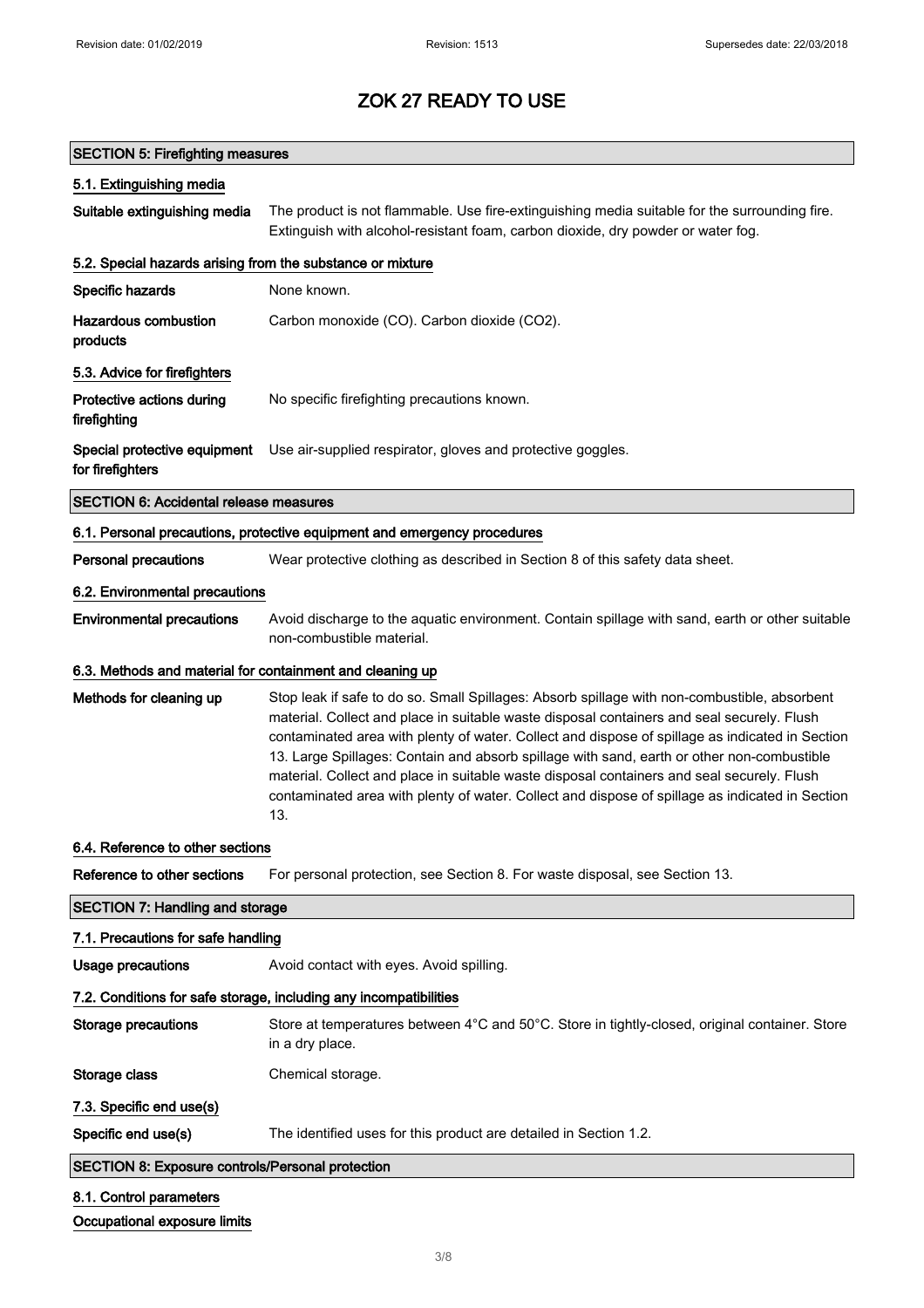### Dipropyleneglycol Methyl Ether

Long-term exposure limit (8-hour TWA): WEL 50 ppm 308 mg/m<sup>3</sup> vapour WEL = Workplace Exposure Limit

## Triethanolamine (CAS: 102-71-6)

# Ingredient comments No exposure limits known for ingredient(s). 8.2. Exposure controls Protective equipment



| Appropriate engineering<br>controls | Provide adequate ventilation. Observe any occupational exposure limits for the product or<br>ingredients. Avoid inhalation of vapours and spray/mists.                                                                                                                                                                                                        |
|-------------------------------------|---------------------------------------------------------------------------------------------------------------------------------------------------------------------------------------------------------------------------------------------------------------------------------------------------------------------------------------------------------------|
| Eye/face protection                 | Wear chemical splash goggles.                                                                                                                                                                                                                                                                                                                                 |
| Hand protection                     | Wear protective gloves made of the following material: Nitrile rubber.                                                                                                                                                                                                                                                                                        |
| Other skin and body<br>protection   | Wear appropriate clothing to prevent any possibility of skin contact.                                                                                                                                                                                                                                                                                         |
| Hygiene measures                    | Do not smoke in work area. Wash at the end of each work shift and before eating, smoking<br>and using the toilet. Wash promptly with soap and water if skin becomes contaminated.<br>Promptly remove any clothing that becomes contaminated. Use appropriate hand lotion to<br>prevent defatting and cracking of skin. When using do not eat, drink or smoke. |
| <b>Respiratory protection</b>       | Respiratory protection may be required if excessive airborne contamination occurs. Use<br>approved respirator if air contamination is above an acceptable level. Wear a respirator fitted<br>with the following cartridge: Organic vapour filter.                                                                                                             |

## SECTION 9: Physical and chemical properties

# 9.1. Information on basic physical and chemical properties

| Appearance                                      | Liquid.                                                                                              |
|-------------------------------------------------|------------------------------------------------------------------------------------------------------|
| Colour                                          | Colourless.                                                                                          |
| Odour                                           | Characteristic.                                                                                      |
| <b>Odour threshold</b>                          | Not applicable.                                                                                      |
| рH                                              | pH (concentrated solution): 7.2-7.5                                                                  |
| <b>Melting point</b>                            | $0^{\circ}$ C                                                                                        |
| Initial boiling point and range                 | 100°C @ 760 mm Hg                                                                                    |
| Flash point                                     | > 100°C Pensky-Martens closed cup.                                                                   |
| <b>Evaporation rate</b>                         | Not applicable.                                                                                      |
| Flammability (solid, gas)                       | Not relevant.                                                                                        |
| Upper/lower flammability or<br>explosive limits | Lower flammable/explosive limit: Not applicable. Upper flammable/explosive limit: Not<br>applicable. |
| Vapour pressure                                 | Not relevant.                                                                                        |
| Vapour density                                  | Not relevant.                                                                                        |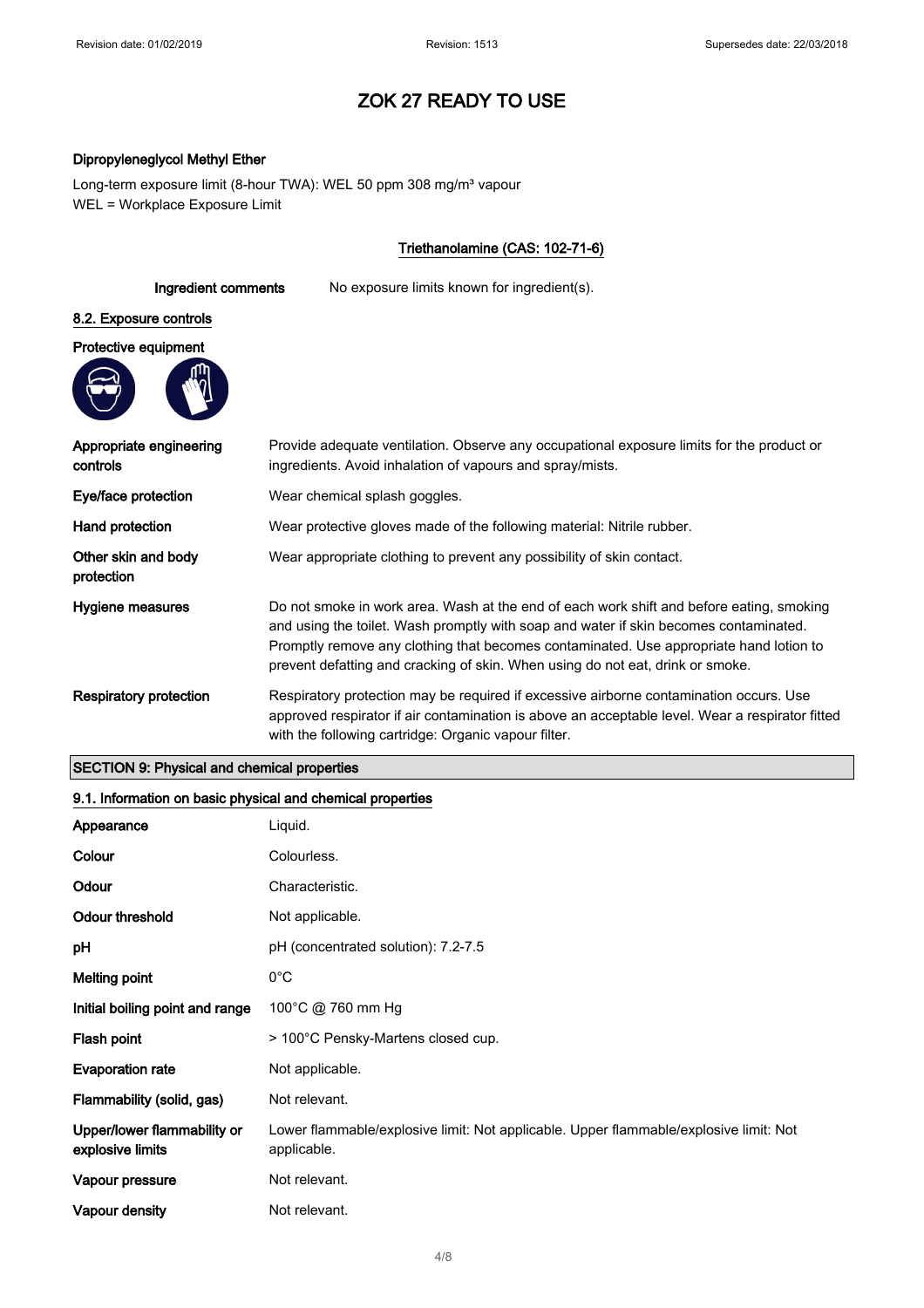| <b>Relative density</b>                                        | $\sim$ 1.01 @ 20°C                                                                                                                 |
|----------------------------------------------------------------|------------------------------------------------------------------------------------------------------------------------------------|
| Solubility(ies)                                                | Miscible with water.                                                                                                               |
| <b>Partition coefficient</b>                                   | log Pow: < 3                                                                                                                       |
| Auto-ignition temperature                                      | Not relevant.                                                                                                                      |
| <b>Decomposition Temperature</b>                               | Not applicable.                                                                                                                    |
| <b>Viscosity</b>                                               | 1.24 cSt @ 20°C                                                                                                                    |
| <b>Explosive properties</b>                                    | Not considered to be explosive.                                                                                                    |
| <b>Oxidising properties</b>                                    | The mixture itself has not been tested but none of the ingredient substances meet the criteria<br>for classification as oxidising. |
| 9.2. Other information                                         |                                                                                                                                    |
| Volatile organic compound                                      | This product contains a maximum VOC content of 10 g/L. Average VOC content: 8.2 g/L                                                |
| <b>SECTION 10: Stability and reactivity</b>                    |                                                                                                                                    |
| 10.1. Reactivity                                               |                                                                                                                                    |
| Reactivity                                                     | There are no known reactivity hazards associated with this product.                                                                |
| 10.2. Chemical stability                                       |                                                                                                                                    |
| <b>Stability</b>                                               | Stable at normal ambient temperatures and when used as recommended.                                                                |
| 10.3. Possibility of hazardous reactions                       |                                                                                                                                    |
| Possibility of hazardous<br>reactions                          | No potentially hazardous reactions known.                                                                                          |
| 10.4. Conditions to avoid                                      |                                                                                                                                    |
| <b>Conditions to avoid</b>                                     | Avoid excessive heat for prolonged periods of time.                                                                                |
| 10.5. Incompatible materials                                   |                                                                                                                                    |
| Materials to avoid                                             | Strong oxidising agents. Strong reducing agents.                                                                                   |
| 10.6. Hazardous decomposition products                         |                                                                                                                                    |
| Hazardous decomposition<br>products                            | Heating may generate the following products: Carbon monoxide (CO). Carbon dioxide (CO2).                                           |
| <b>SECTION 11: Toxicological information</b>                   |                                                                                                                                    |
| 11.1. Information on toxicological effects                     |                                                                                                                                    |
| Serious eye damage/irritation<br>Serious eye damage/irritation |                                                                                                                                    |
|                                                                | Causes serious eye irritation.                                                                                                     |
| Skin sensitisation<br><b>Skin sensitisation</b>                | May cause sensitisation by skin contact.                                                                                           |
| Germ cell mutagenicity<br>Genotoxicity - in vitro              | Does not contain any substances known to be mutagenic.                                                                             |
| Genotoxicity - in vivo                                         | Does not contain any substances known to be mutagenic.                                                                             |
| Carcinogenicity<br>Carcinogenicity                             | Does not contain any substances known to be carcinogenic.                                                                          |
| Reproductive toxicity                                          |                                                                                                                                    |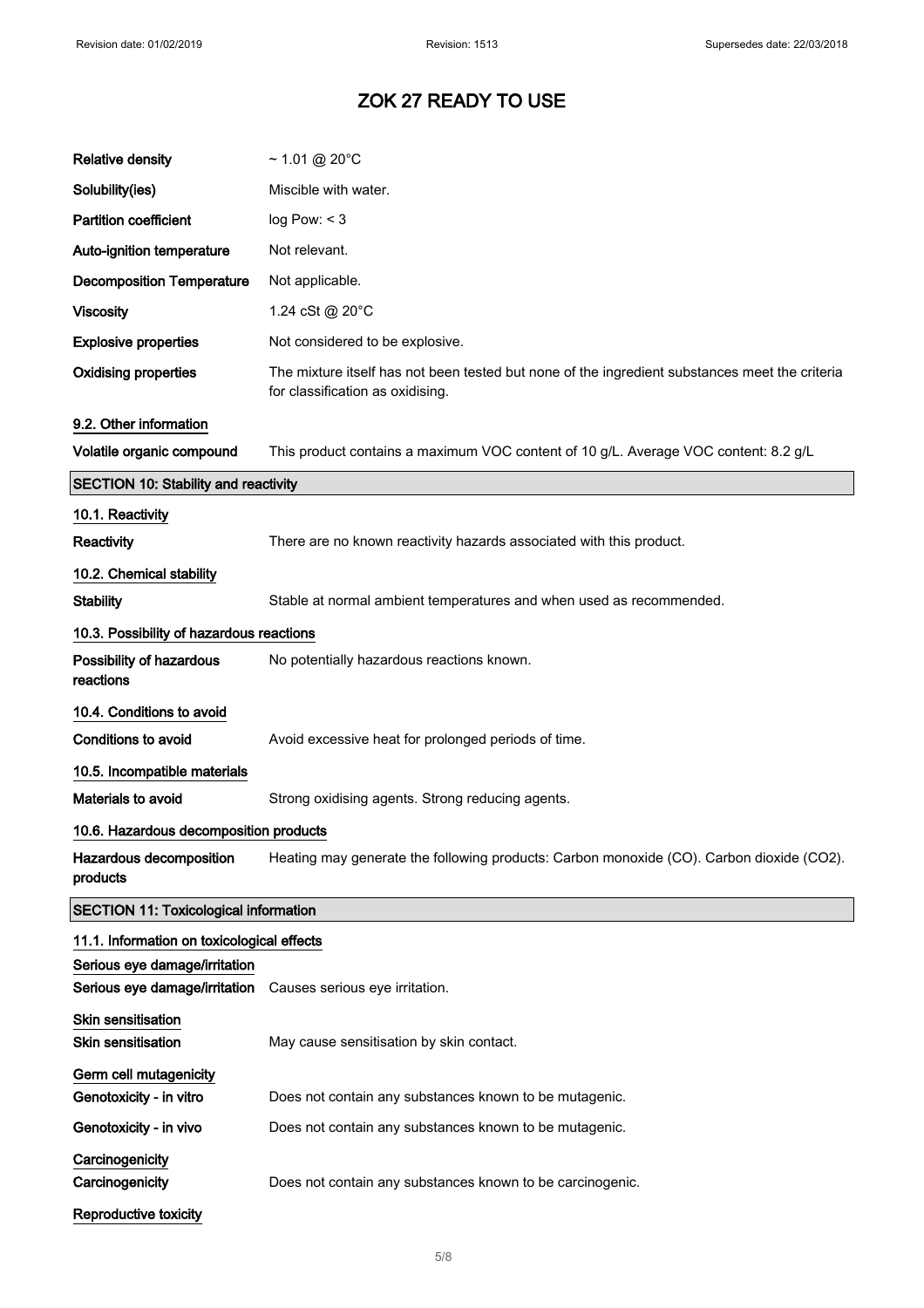| Reproductive toxicity - fertility                  | Does not contain any substances known to be toxic to reproduction.                                                                                                                                                                                                                |
|----------------------------------------------------|-----------------------------------------------------------------------------------------------------------------------------------------------------------------------------------------------------------------------------------------------------------------------------------|
| Reproductive toxicity -<br>development             | Does not contain any substances known to be toxic to reproduction.                                                                                                                                                                                                                |
| Specific target organ toxicity - single exposure   |                                                                                                                                                                                                                                                                                   |
| <b>Target organs</b>                               | No specific target organs known.                                                                                                                                                                                                                                                  |
| Specific target organ toxicity - repeated exposure |                                                                                                                                                                                                                                                                                   |
| <b>Target organs</b>                               | No specific target organs known.                                                                                                                                                                                                                                                  |
| <b>SECTION 12: Ecological information</b>          |                                                                                                                                                                                                                                                                                   |
| Ecotoxicity                                        | Not regarded as dangerous for the environment.                                                                                                                                                                                                                                    |
| 12.1. Toxicity                                     |                                                                                                                                                                                                                                                                                   |
| <b>Toxicity</b>                                    | Not regarded as dangerous for the environment.                                                                                                                                                                                                                                    |
| Acute aquatic toxicity<br>Acute toxicity - fish    | EC <sub>50</sub> , 96 hours: >0.02% %, Pimephales promelas (Fat-head Minnow)                                                                                                                                                                                                      |
| Acute toxicity - aquatic<br>invertebrates          | EC <sub>50</sub> , 48 hours: > 0.01 %, Daphnia magna                                                                                                                                                                                                                              |
| 12.2. Persistence and degradability                |                                                                                                                                                                                                                                                                                   |
| Persistence and degradability                      | The surfactant(s) contained in this product complies(comply) with the biodegradability criteria<br>as laid down in Regulation (EC) No. 648/2004 on detergents. The product is biodegradable<br>but it must not be discharged into drains without permission from the authorities. |
| Biodegradation                                     | Inherently biodegradable.                                                                                                                                                                                                                                                         |
| Biological oxygen demand                           | $< 0.1$ g O <sub>2</sub> /g substance                                                                                                                                                                                                                                             |
| Chemical oxygen demand                             | $< 8.5$ g O <sub>2</sub> /g substance                                                                                                                                                                                                                                             |
| 12.3. Bioaccumulative potential                    |                                                                                                                                                                                                                                                                                   |
| <b>Bioaccumulative potential</b>                   | The product does not contain any substances expected to be bioaccumulating.                                                                                                                                                                                                       |
| Partition coefficient                              | log Pow: < 3                                                                                                                                                                                                                                                                      |
| 12.4. Mobility in soil                             |                                                                                                                                                                                                                                                                                   |
| <b>Mobility</b>                                    | The product is miscible with water and may spread in water systems.                                                                                                                                                                                                               |
| 12.5. Results of PBT and vPvB assessment           |                                                                                                                                                                                                                                                                                   |
| Results of PBT and vPvB<br>assessment              | This product does not contain any substances classified as PBT or vPvB.                                                                                                                                                                                                           |
| 12.6. Other adverse effects                        |                                                                                                                                                                                                                                                                                   |
| Other adverse effects                              | None known.                                                                                                                                                                                                                                                                       |
| <b>SECTION 13: Disposal considerations</b>         |                                                                                                                                                                                                                                                                                   |
| 13.1. Waste treatment methods                      |                                                                                                                                                                                                                                                                                   |
| <b>General information</b>                         | Waste should be treated as controlled waste. Dispose of waste to licensed waste disposal site<br>in accordance with the requirements of the local Waste Disposal Authority.                                                                                                       |
| <b>Disposal methods</b>                            | Collect and place in suitable waste disposal containers and seal securely. Dispose of waste to<br>licensed waste disposal site in accordance with the requirements of the local Waste Disposal<br>Authority.                                                                      |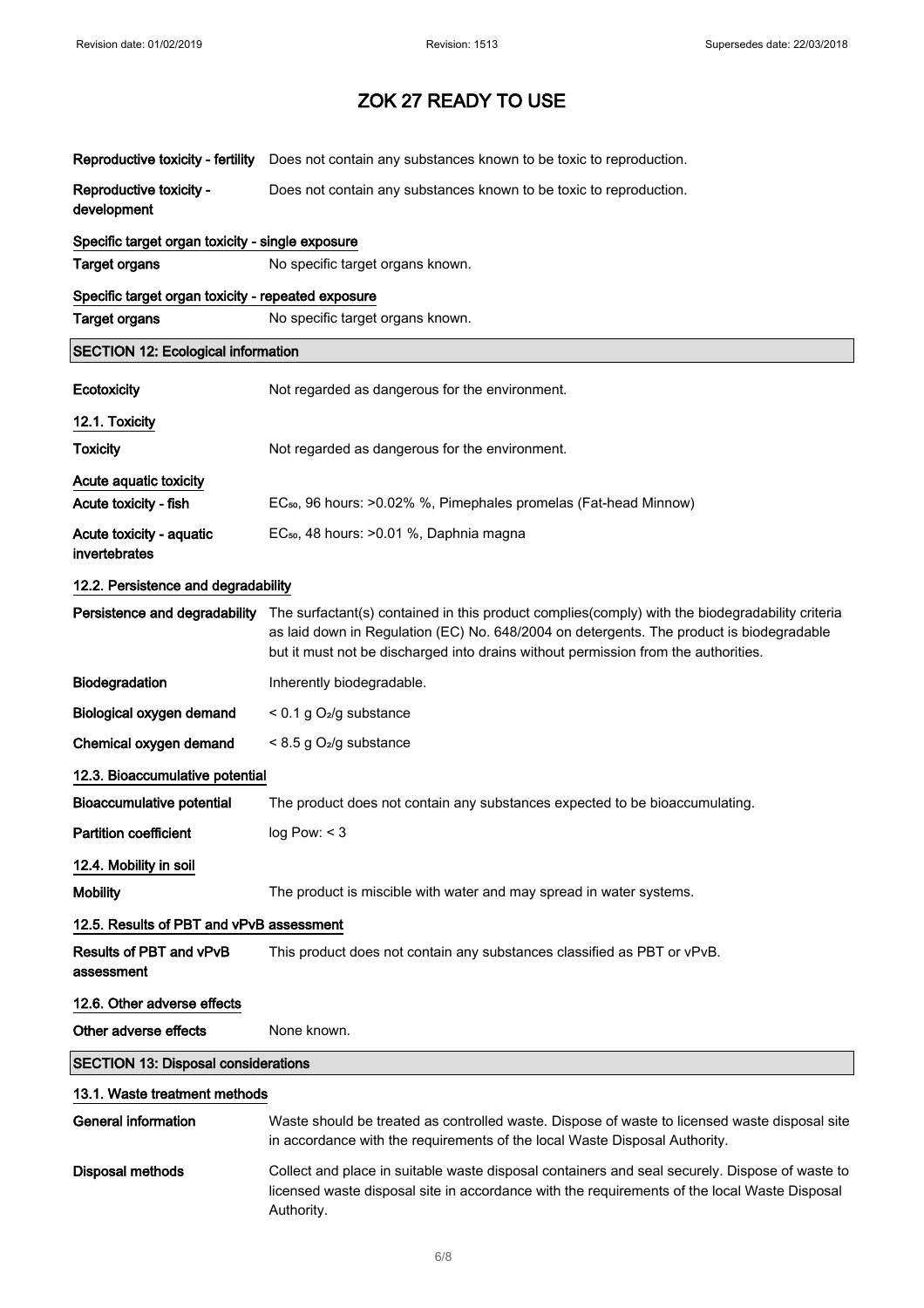#### SECTION 14: Transport information

General The product is not covered by international regulations on the transport of dangerous goods (IMDG, IATA, ADR/RID).

#### 14.1. UN number

Not applicable.

### 14.2. UN proper shipping name

Not applicable.

## 14.3. Transport hazard class(es)

No transport warning sign required.

## 14.4. Packing group

Not applicable.

#### 14.5. Environmental hazards

Environmentally hazardous substance/marine pollutant No.

#### 14.6. Special precautions for user

Not applicable.

## 14.7. Transport in bulk according to Annex II of MARPOL and the IBC Code

Transport in bulk according to Not applicable. Annex II of MARPOL 73/78 and the IBC Code

| <b>SECTION 15: Regulatory information</b><br>15.1. Safety, health and environmental regulations/legislation specific for the substance or mixture |                                                                                                                                                                                                                                                                                                                                                                                                            |
|---------------------------------------------------------------------------------------------------------------------------------------------------|------------------------------------------------------------------------------------------------------------------------------------------------------------------------------------------------------------------------------------------------------------------------------------------------------------------------------------------------------------------------------------------------------------|
|                                                                                                                                                   |                                                                                                                                                                                                                                                                                                                                                                                                            |
| EU legislation                                                                                                                                    | Regulation (EC) No 1272/2008 of the European Parliament and of the Council of 16<br>December 2008 on classification, labelling and packaging of substances and mixtures (as<br>amended).<br>Regulation (EC) No 1907/2006 of the European Parliament and of the Council of 18<br>December 2006 concerning the Registration, Evaluation, Authorisation and Restriction of<br>Chemicals (REACH) (as amended). |
| Guidance                                                                                                                                          | Workplace Exposure Limits EH40.                                                                                                                                                                                                                                                                                                                                                                            |
| <b>Authorisations (Title VII</b><br><b>Regulation 1907/2006)</b>                                                                                  | No specific authorisations are known for this product.                                                                                                                                                                                                                                                                                                                                                     |
| <b>Restrictions (Title VIII</b><br><b>Regulation 1907/2006)</b>                                                                                   | No specific restrictions on use are known for this product.                                                                                                                                                                                                                                                                                                                                                |

#### 15.2. Chemical safety assessment

No chemical safety assessment has been carried out.

#### Inventories